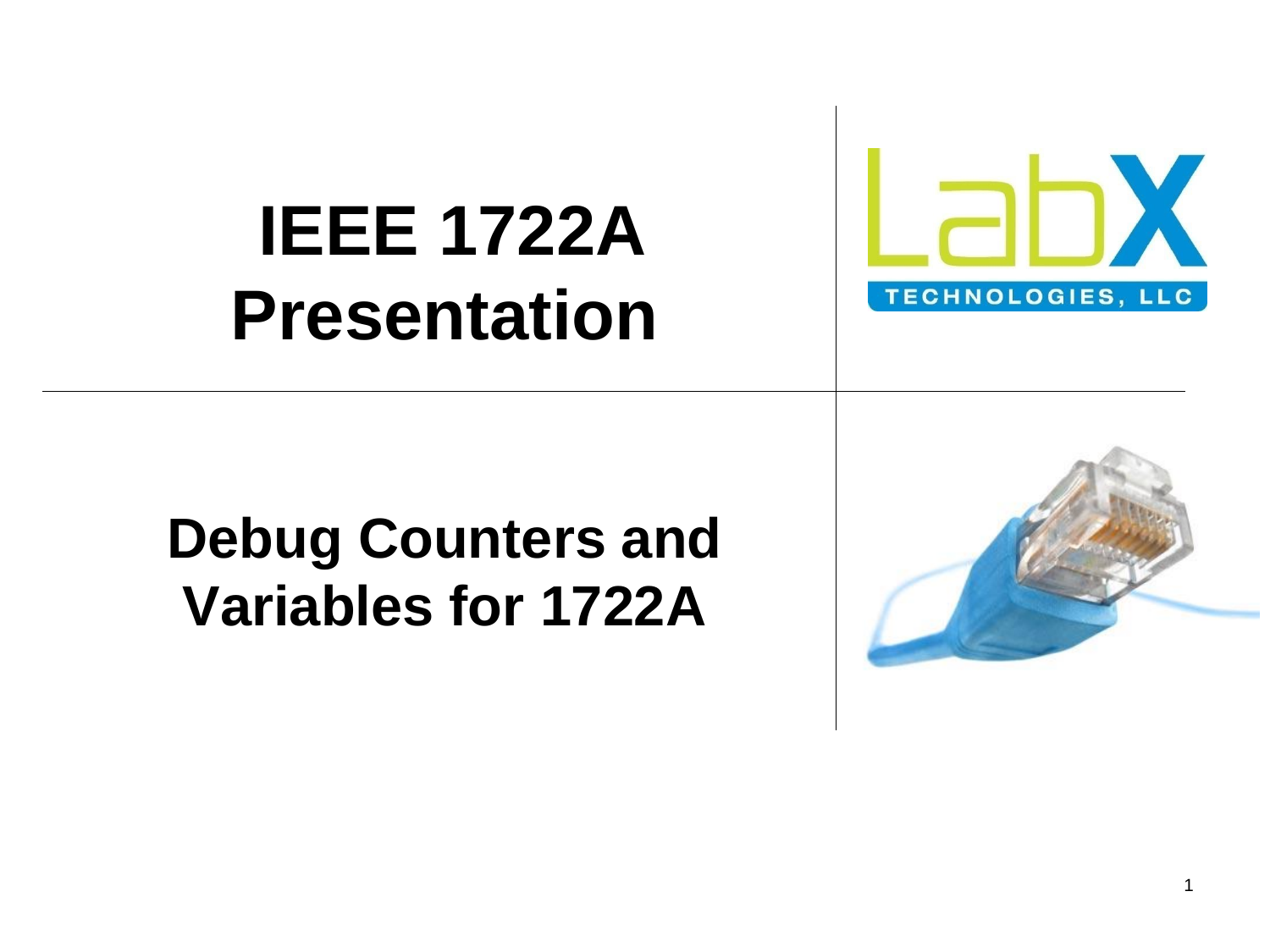

#### **Overview**

#### Suggested not mandated

#### • Implementation details out of scope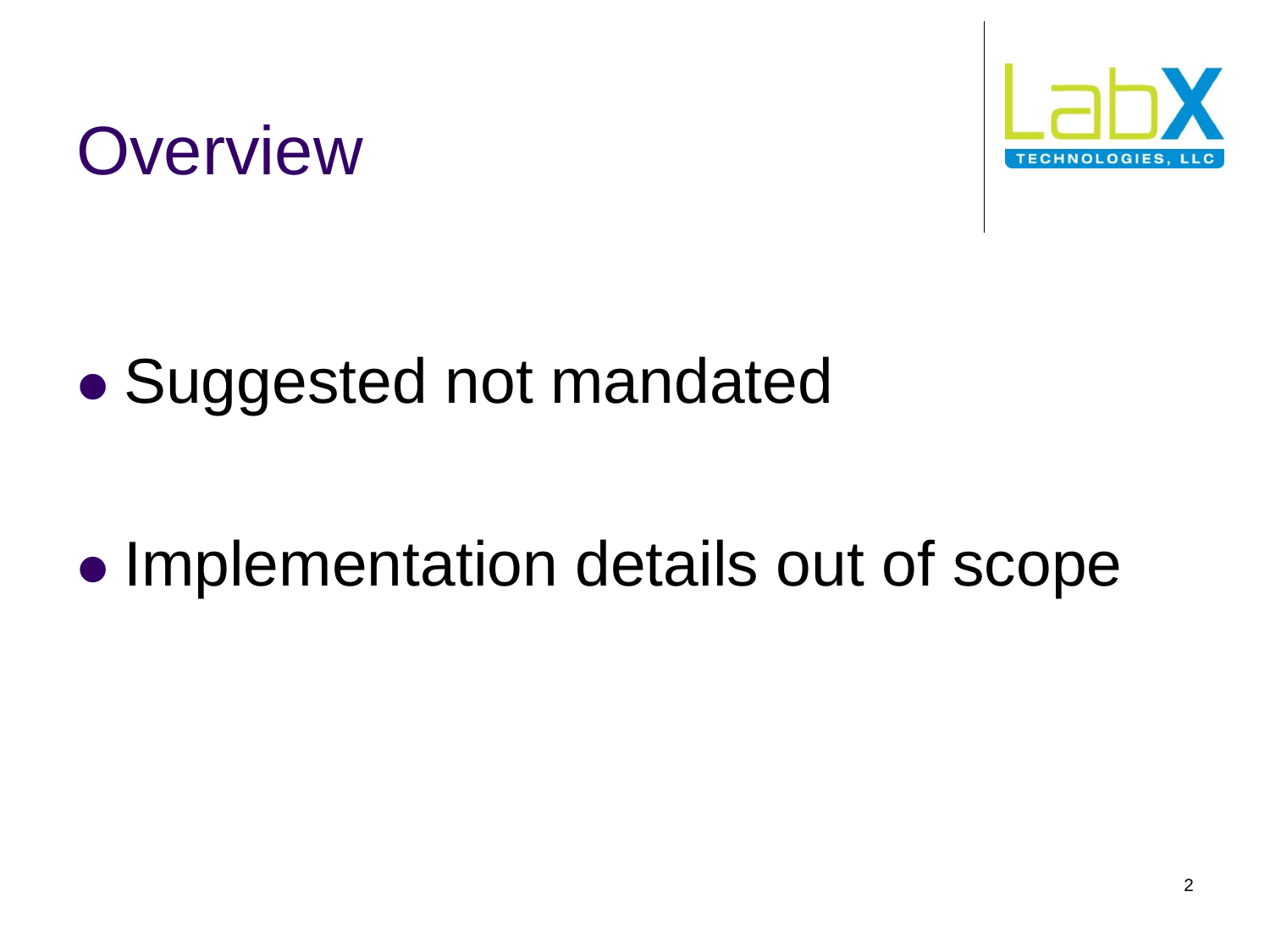### Number 1722 Sequence Number Mismatch



- Useful to detect missing packets
	- Keep track of what next packet should be.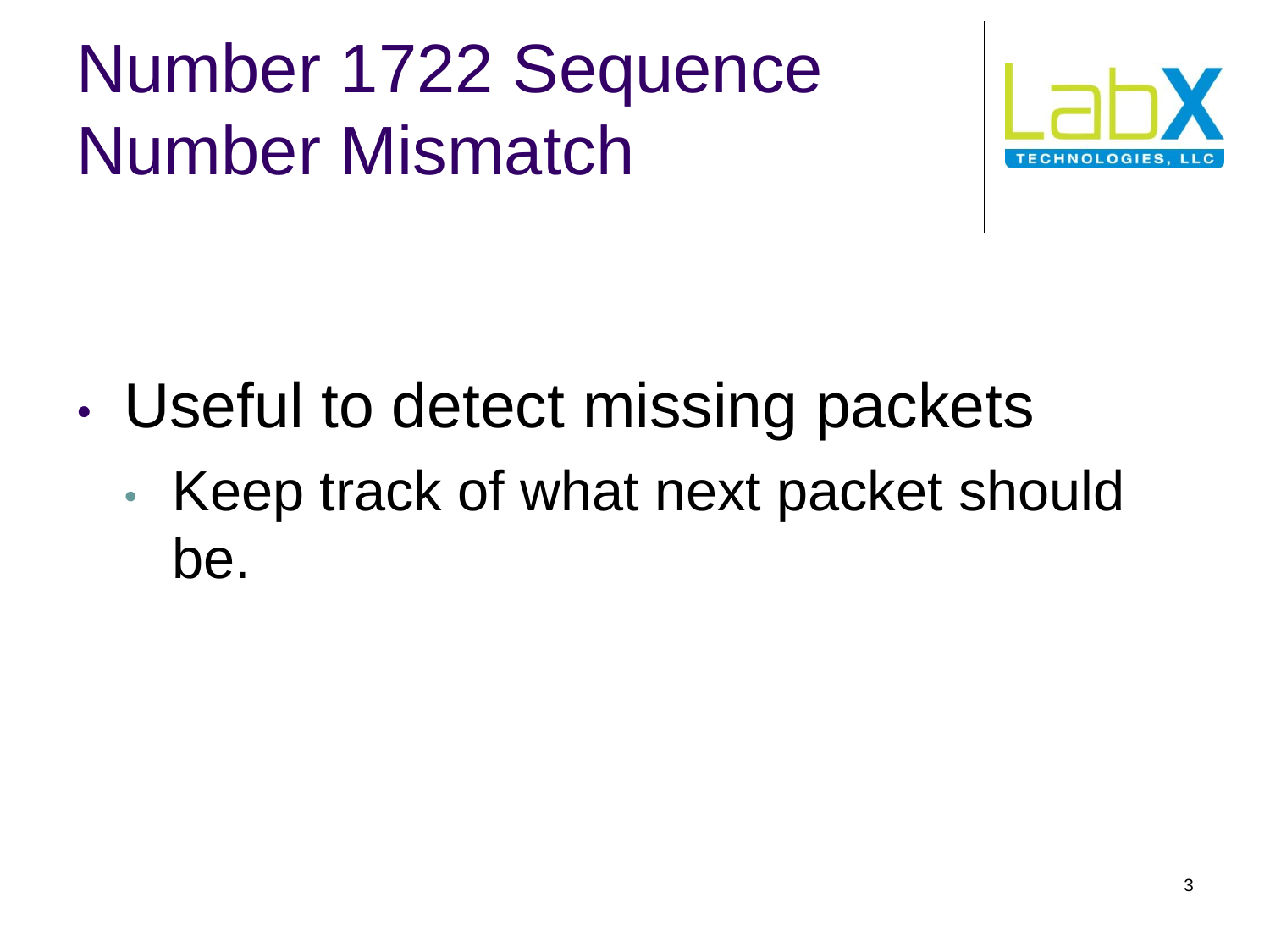Number of Media Clock Restarts (1722:mr)



- 1722:mr Signals change media clock
- Useful to validate/debug handling of changing medial clocks by both listener and talker endpoints.
- Talker malfunction detection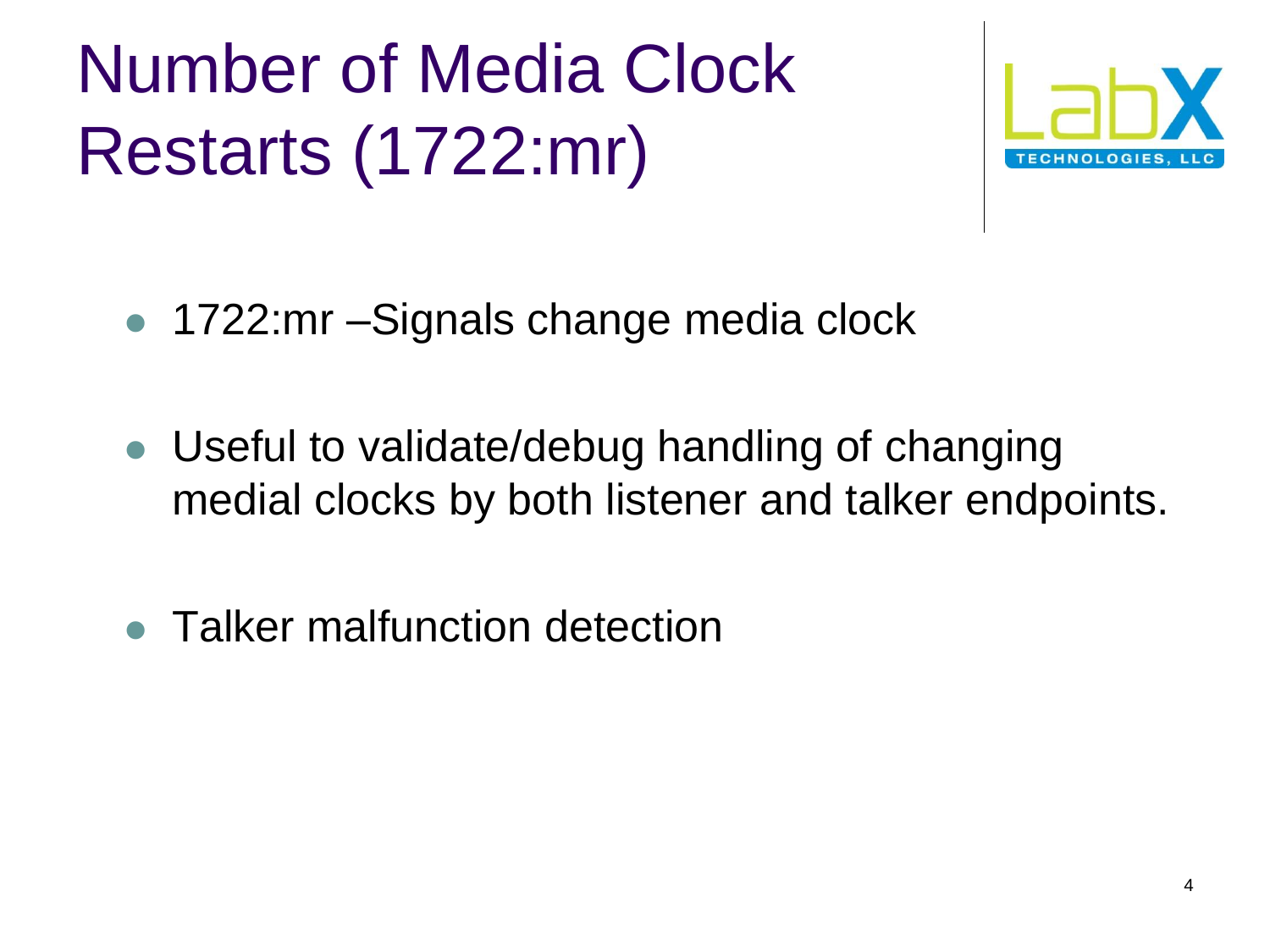## Number of timestamp uncertain (1722:tu)



- $\bullet$  1722:tu Bit set by talkers to flag that timestamps may not be globally synchronized with network time at this time.
- Useful to debug general gPTP issues
- **If counter is growing, there is a timing issue on** network.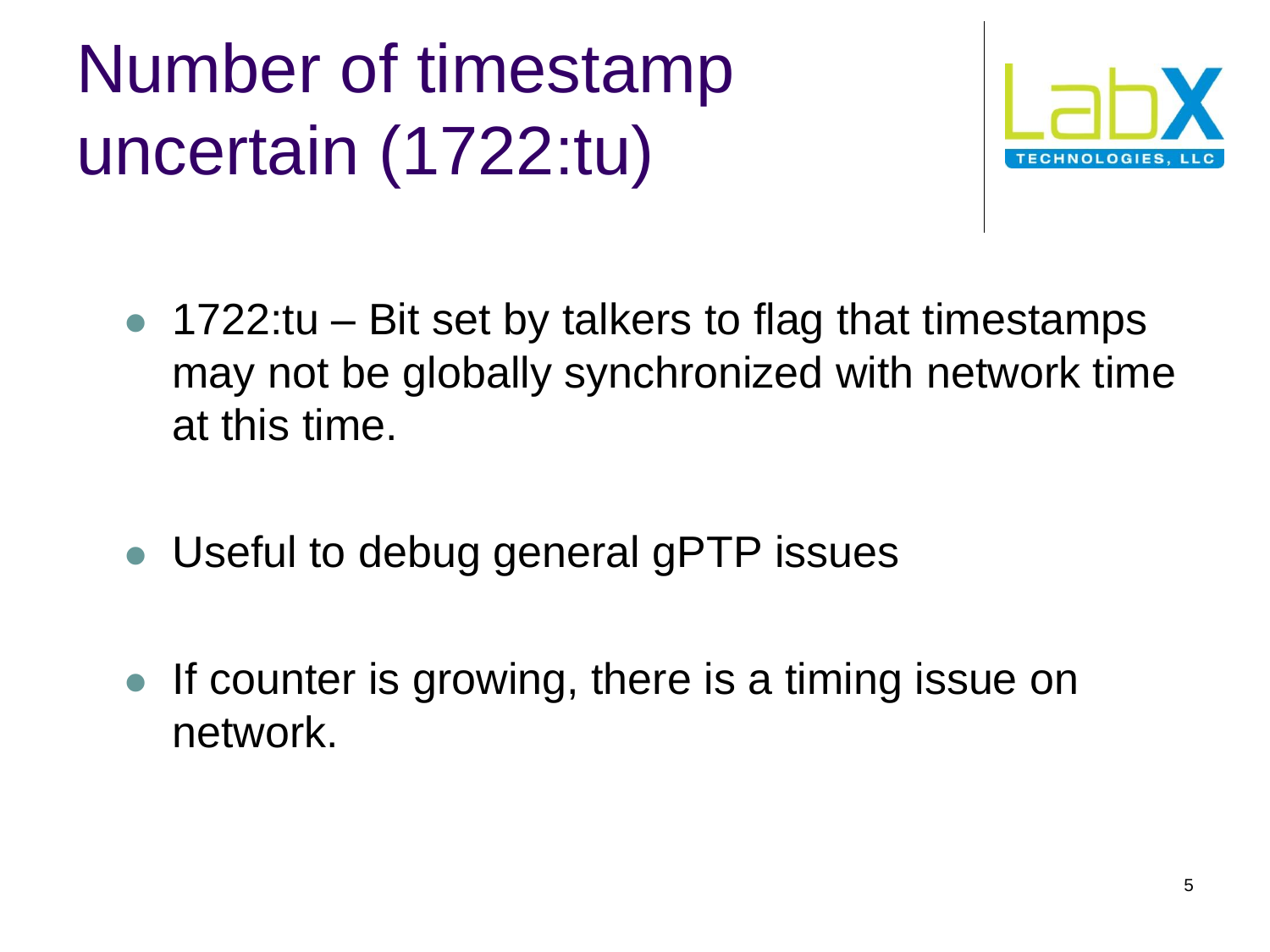# Number of Timestamp Valid (1722:tv) Anomalies



- 1722:tv Indicates that a 1722 packet contains a valid timestamp
- tv set pattern will vary based on 1722 payload
- Monitor fluctuation pattern of this bit, increment counter when anomalies occur.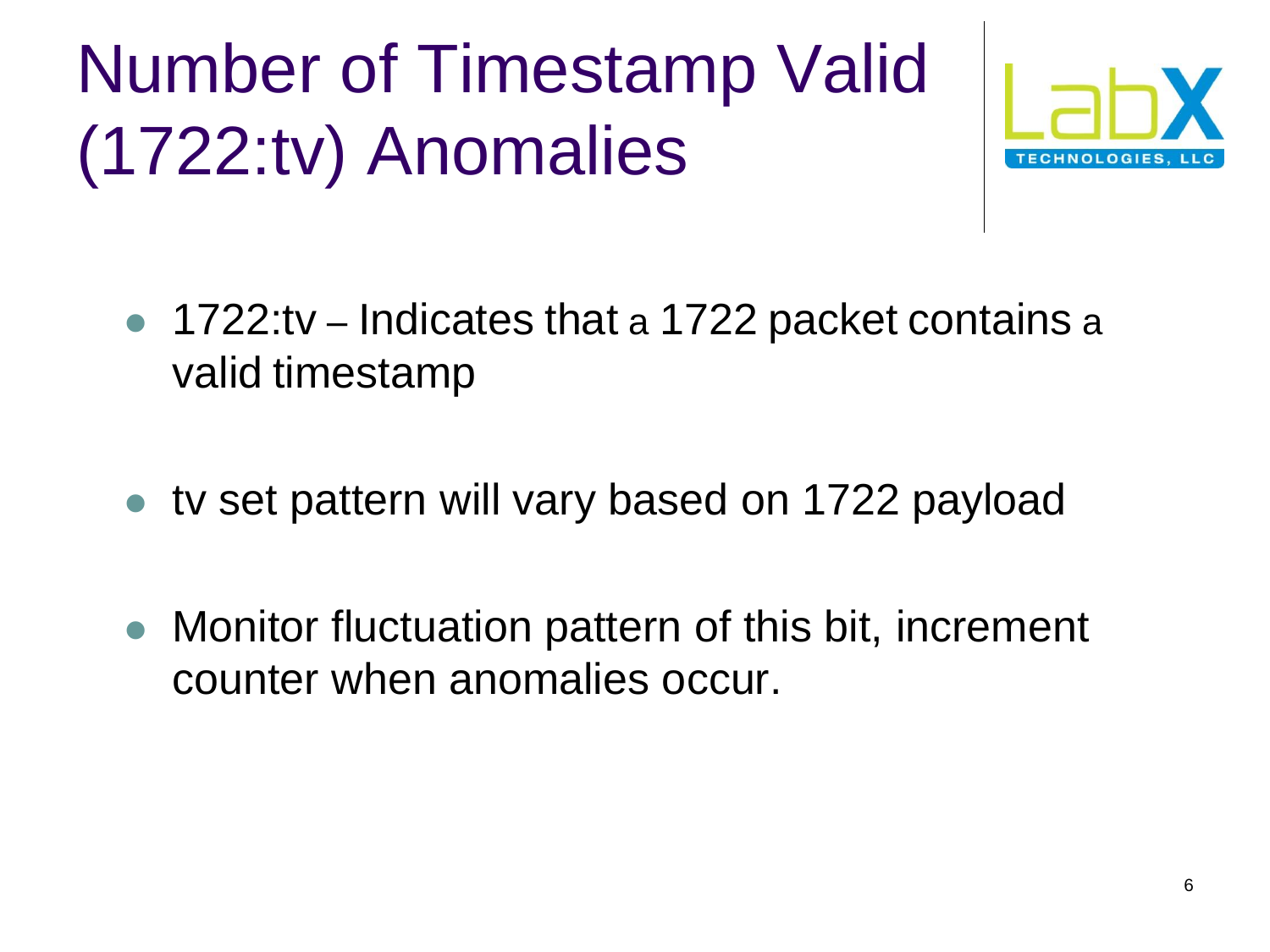Number of unsupported stream type requests



- 1722: FMT Stream format ID
- Monitor this field, if unsupported value increment this counter
- Use:
	- Debug 1722.1 enumeration
	- Debug Controller implementations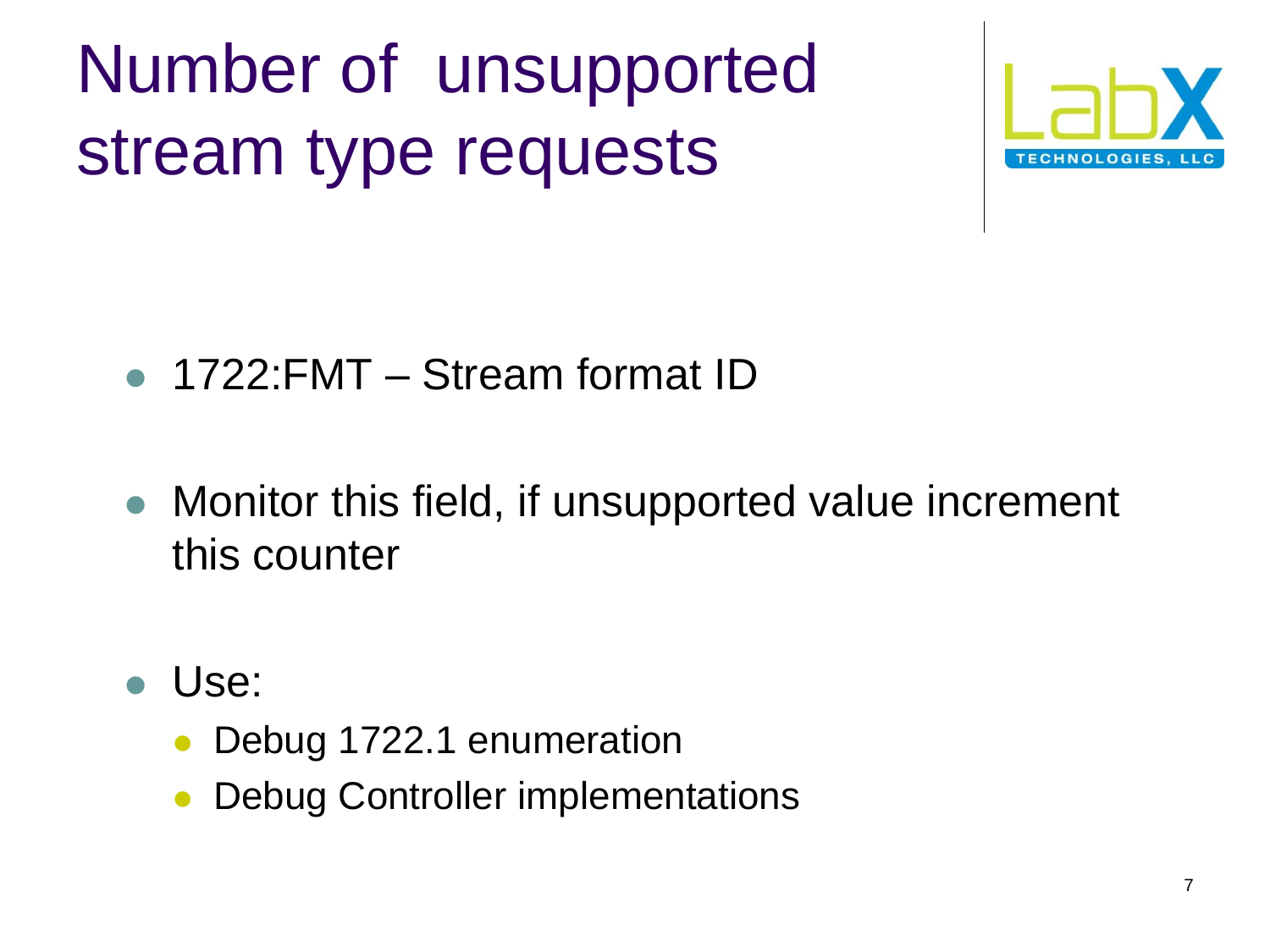#### Number of Bad Presentation Times



- Defined: Number of times timestamp on packet has expired
- Use: System debugging/testing.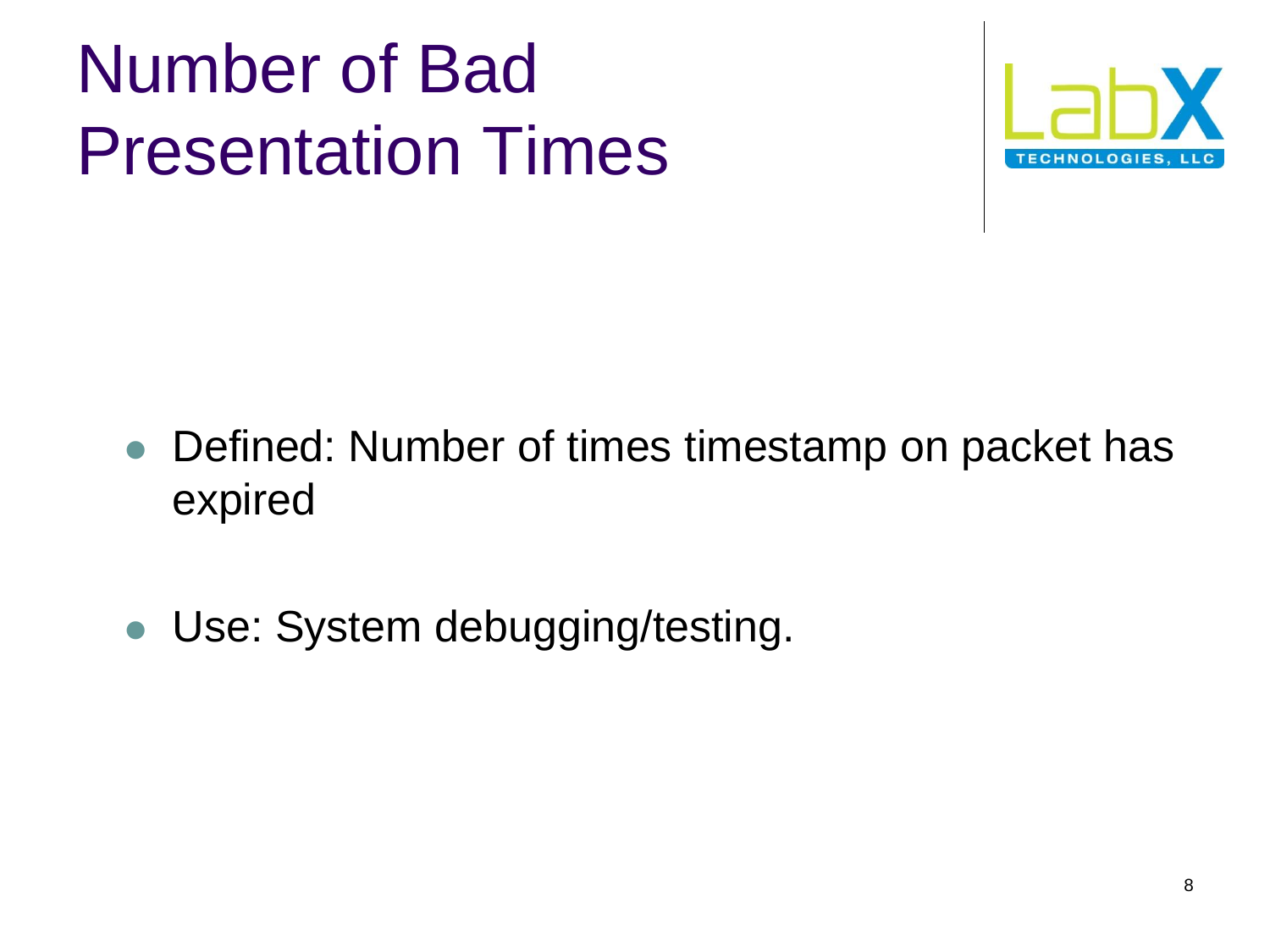### Number of 2ms Latency Violations



- Defined: Number of times the MSRP Accumulated Latency number > 2ms
- Use: Debug/detect bad network architecture (i.e. violate 7 hops rule)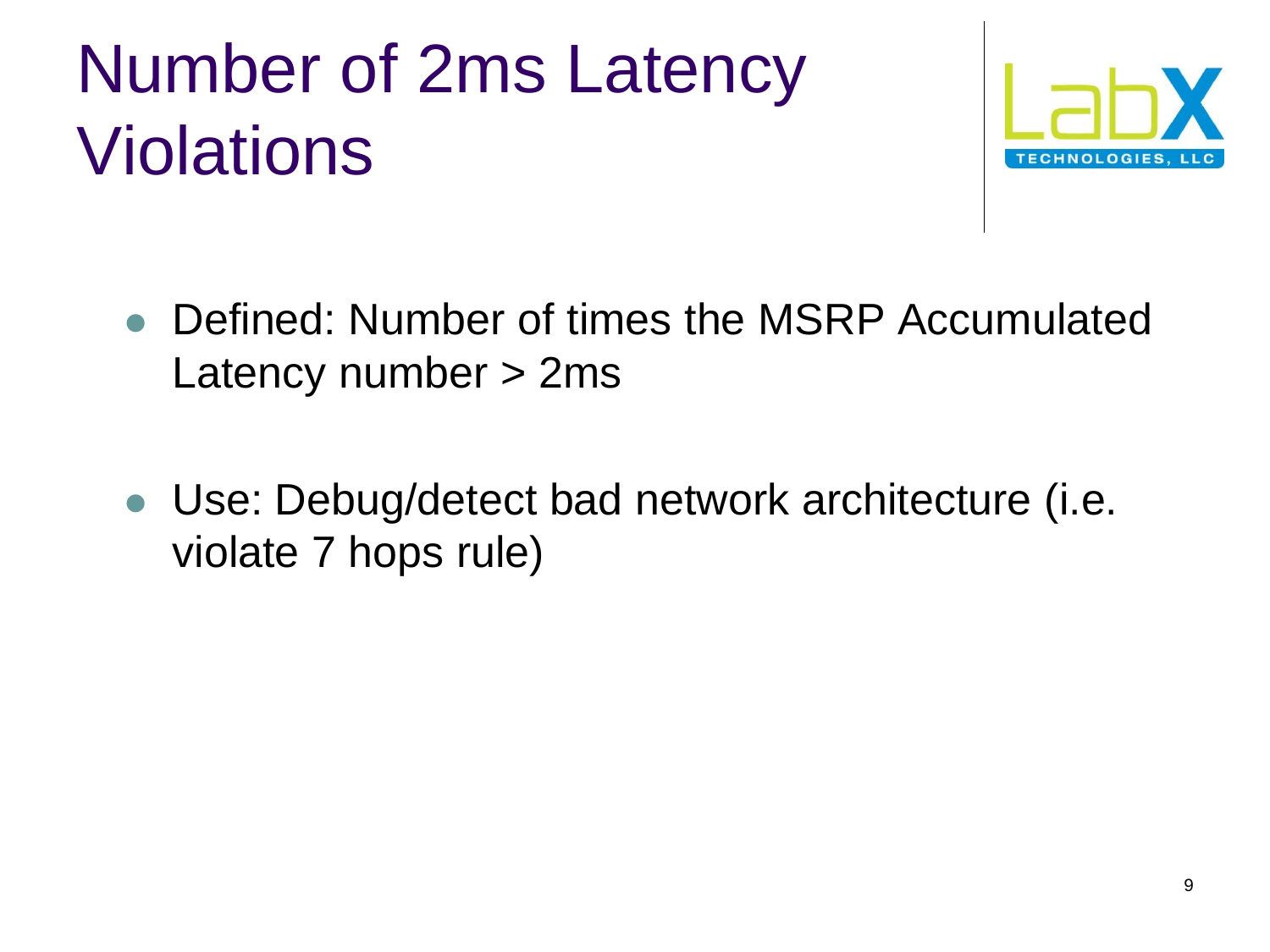# 1722 Packet Counts (Packets Received)



- Total number 1722 packets received
	- Very useful when initially bringing up system
	- Useful for performance tuning and analysis
	- **Great indicator of SRP malfunction**
	- Getting packets you didn't ask for.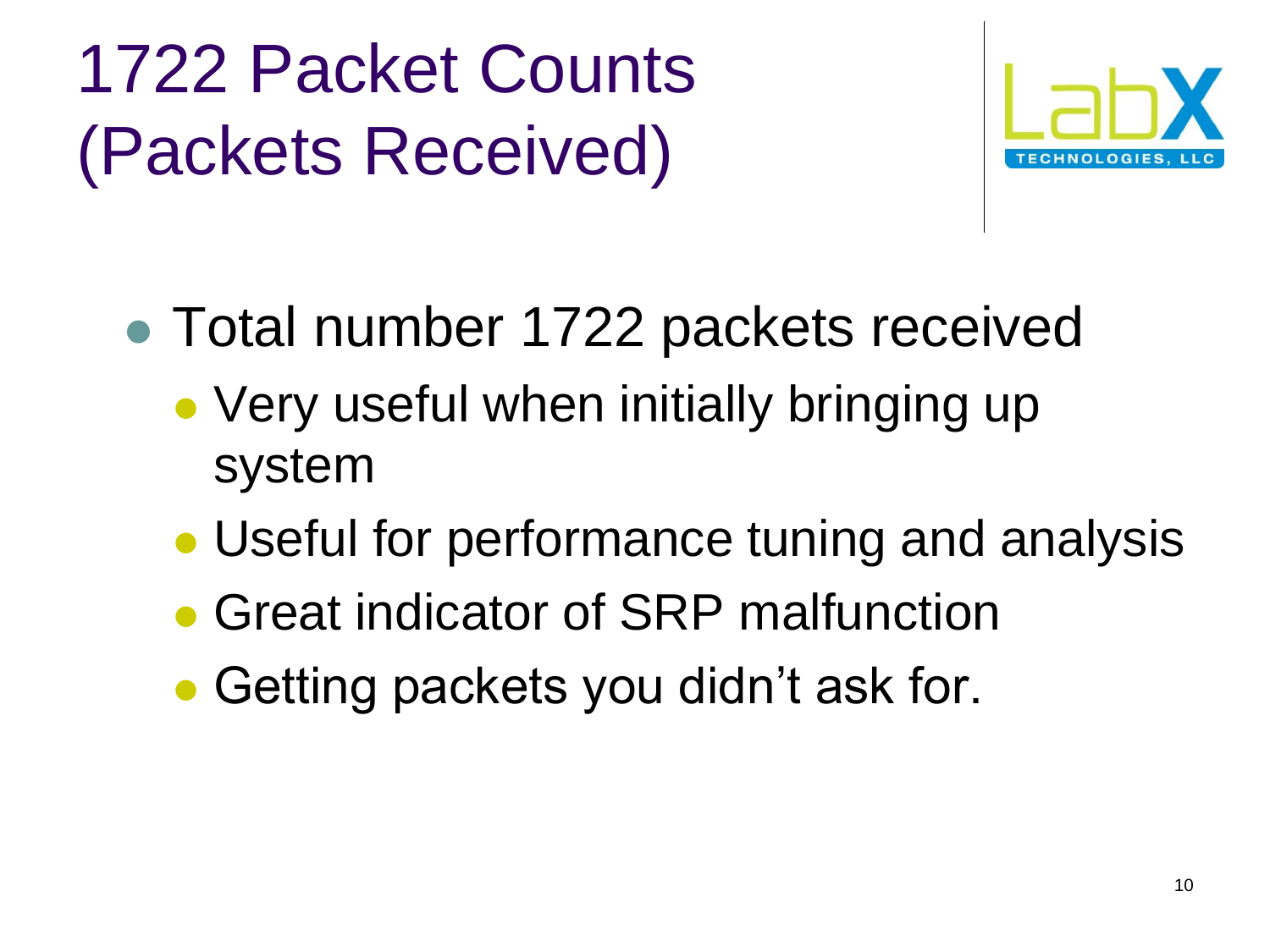## 1722 Packet Counts Number Packets of interest



• Total number 1722 packets of interest received.

- Useful for testing system as a whole.
	- Subscribe, unsubscribe check value.
- Useful indicator of SRP/switch malfunction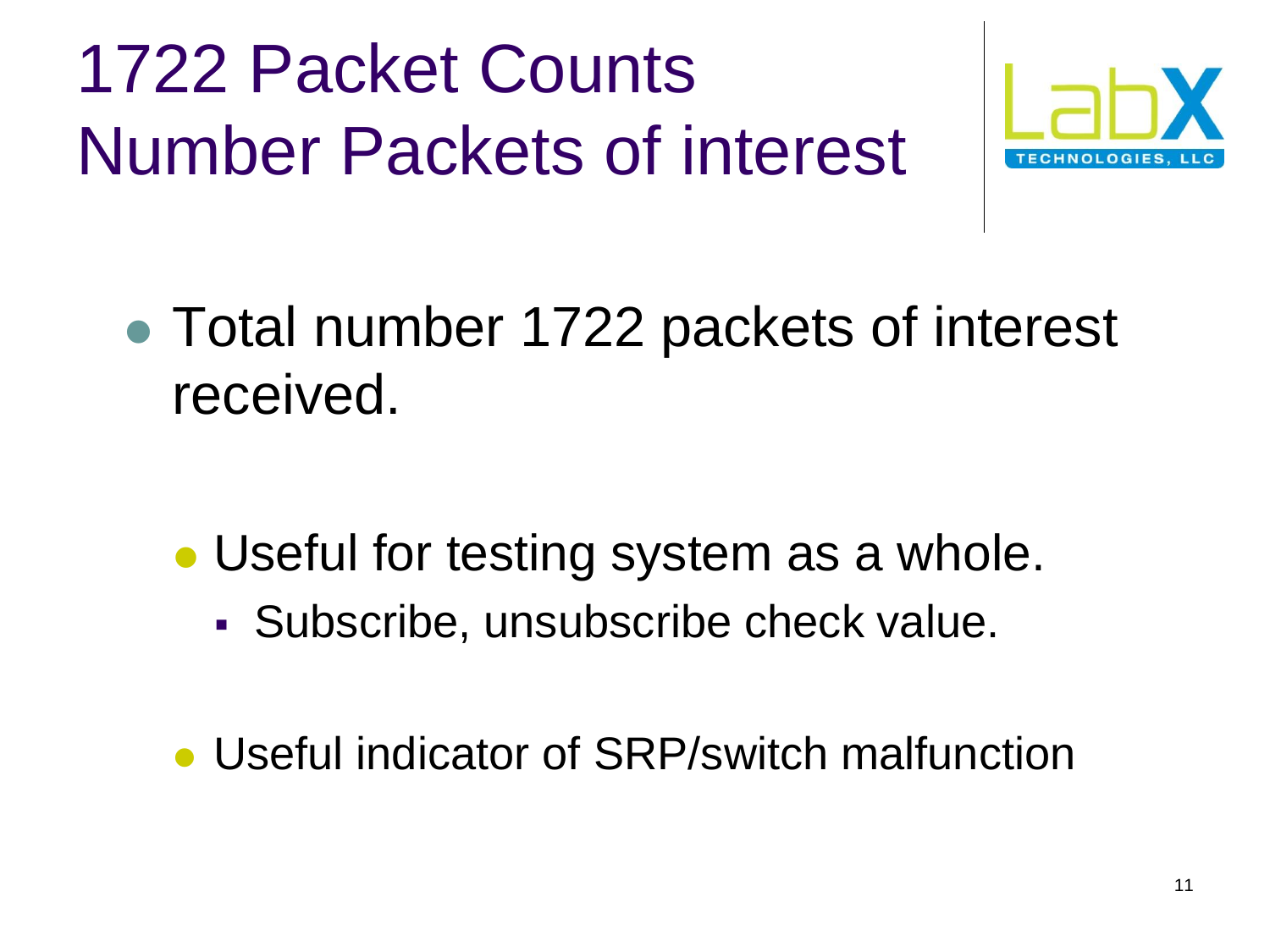## Number of Stream Reset **Events**



#### Reset Event Causes:

- Sequence Errors
- Stream detection timeout
	- Detect if a stream is in error
	- Detect if a stream is gone/back (bouncing)
- Presentation Time Alignment Failure
	- Audio buffer pointer jumped to new (invalid) spot in buffer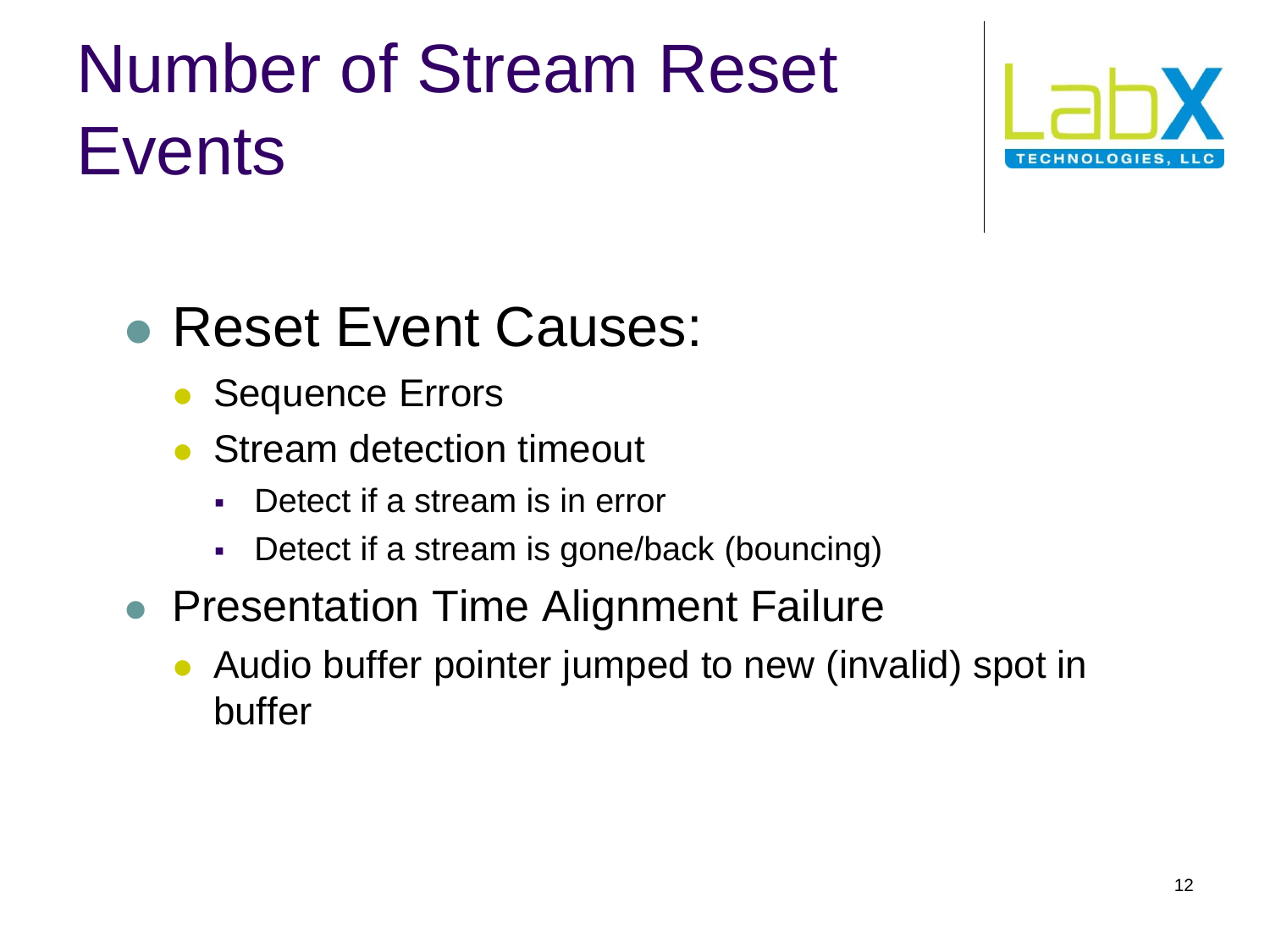## Incoming Stream Presence Indicator



• Allocate 1 bit for each stream on listener. Toggle bit each time packet arrives for stream.

#### • Observation

- If bit on a stream stops toggling, the stream is gone
- Count how many times bit toggles
- Indication of stream coming/going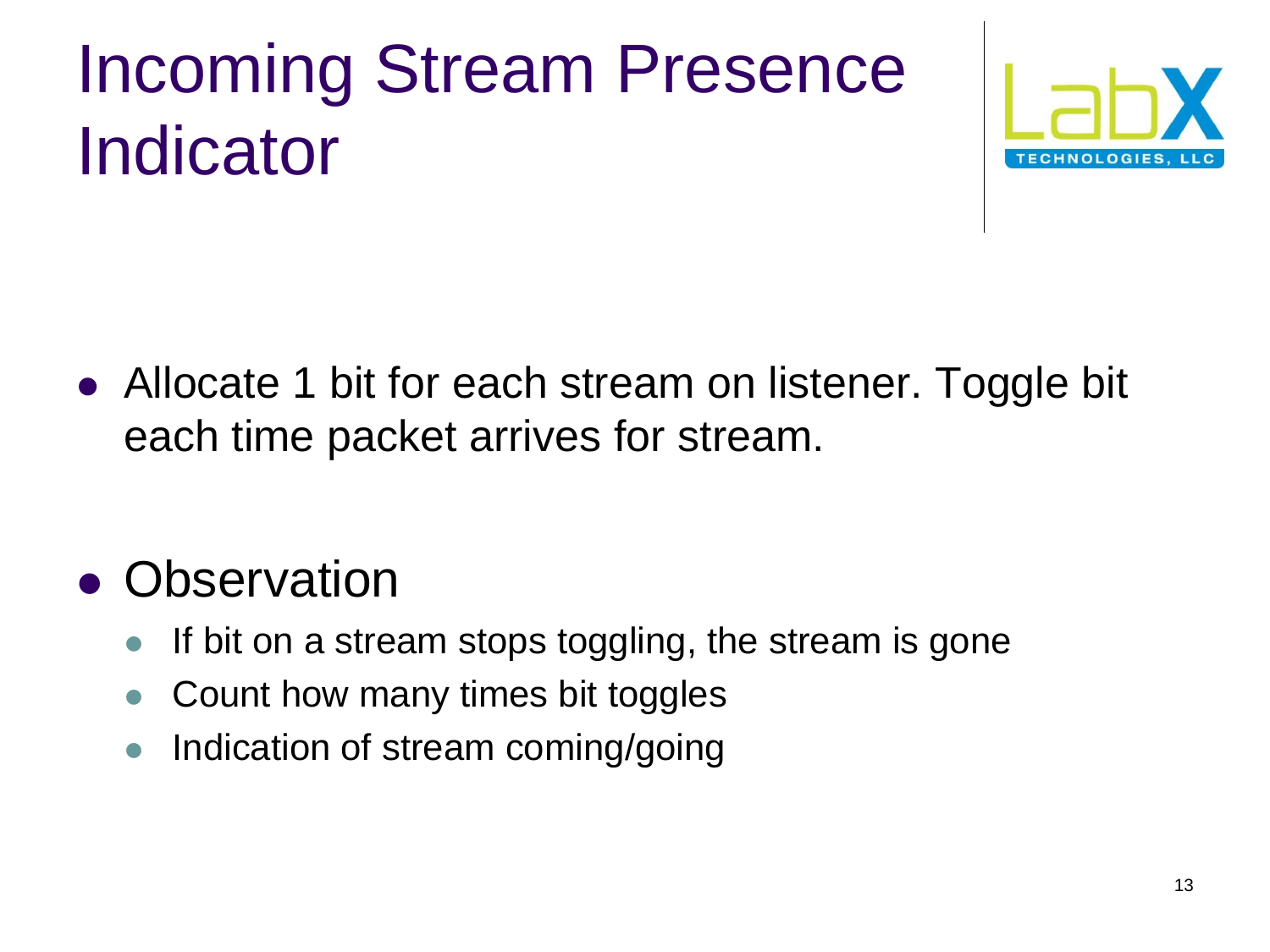#### Bandwidth Counters



- Current Bandwidth Allocation Bandwidth allocations as they occur.
- Current Bandwidth Consumption
	- Number 1722 Packets Per Second/Total bytes available per second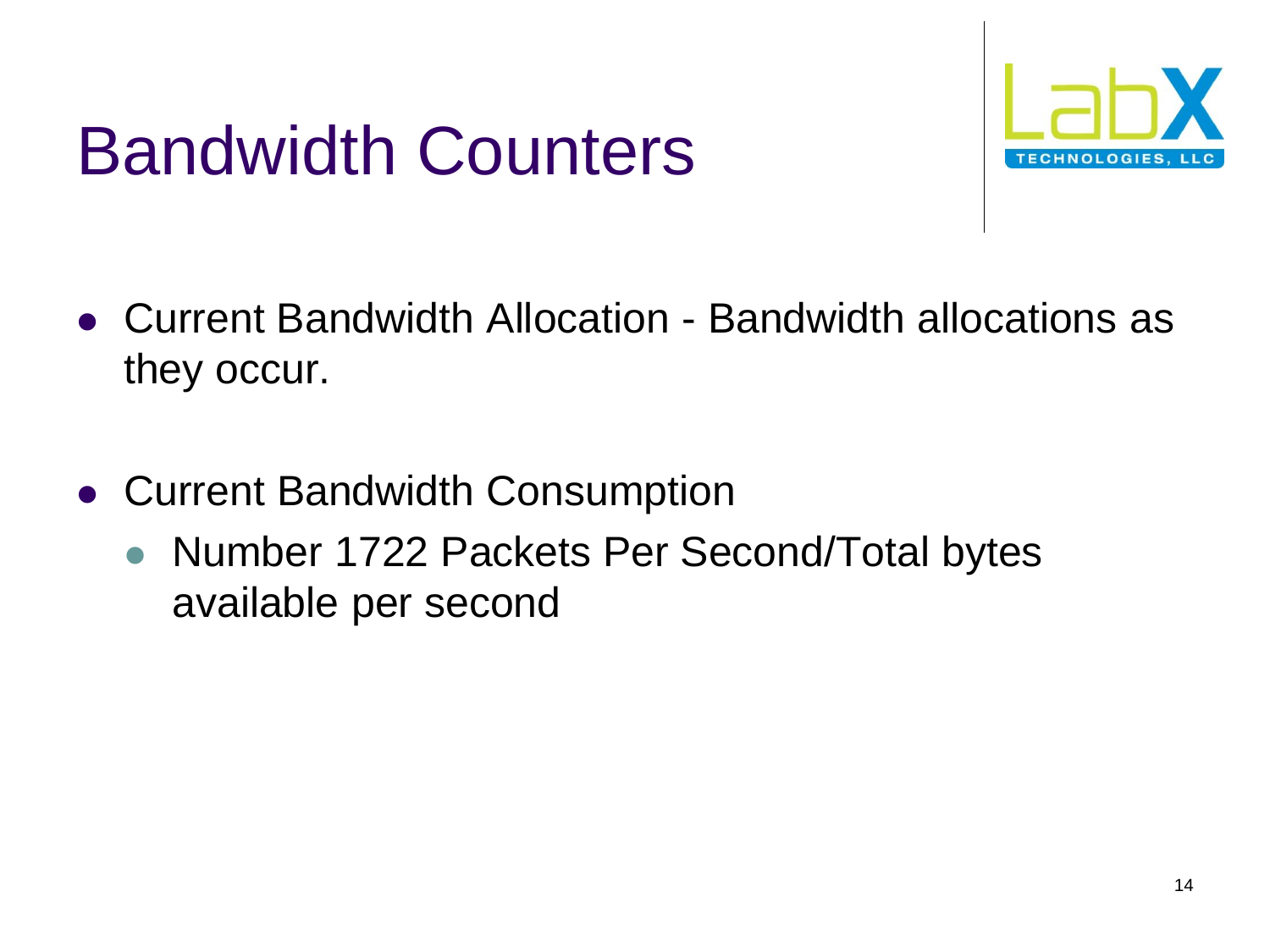# Data Validation Bit



- Monitor Data Integrity
	- Enables upper level interfaces to know if data coming in is valid
	- Example: Check for non zero values in data channel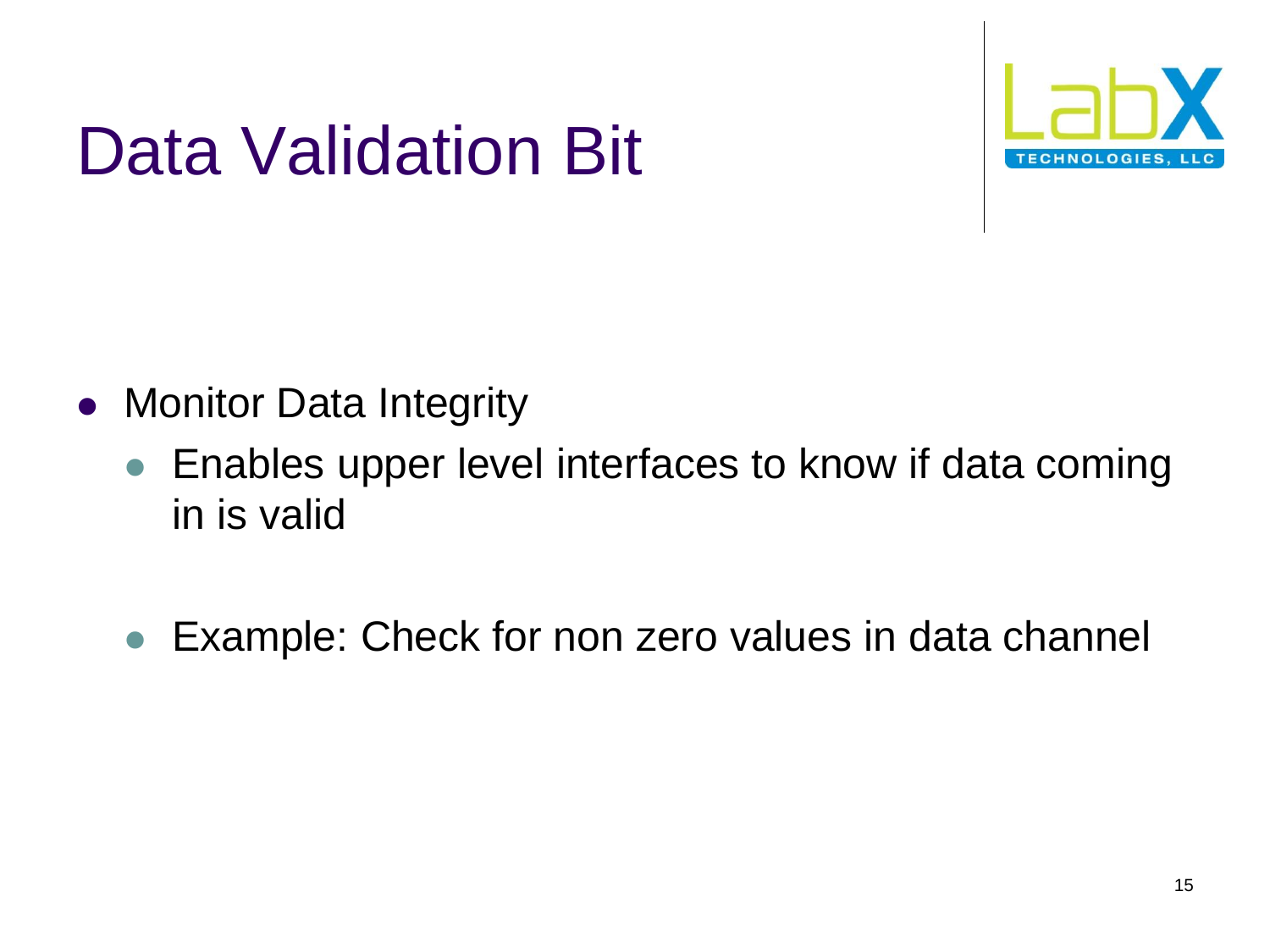### Number unknown SYT Intervals



- SYT Interval Details
	- Indicates the number of data blocks between two successive SYTs.
	- Information not in 1722 header, but can be found (IEC61883-6 FMT for example)
	- Count number of packets received with unknown SYT interval. Invalid SYT interval could help debug clock recover issues.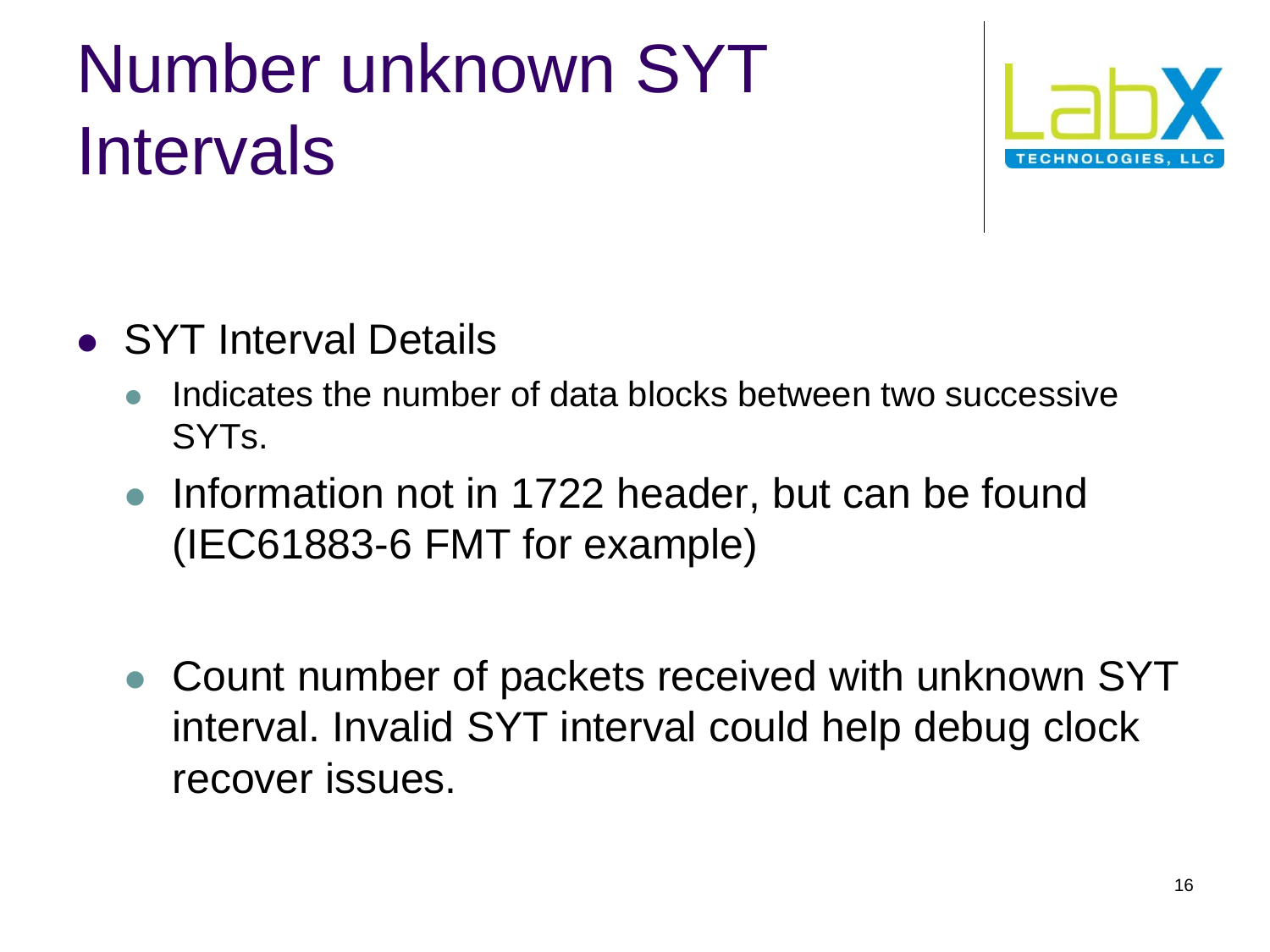# Medial Clock Recovery: **Locking**



- Syntonization Locking to frequency of remote clock
	- Counter indicates number times since first lock that fell out of lock.
	- Boolean Indicates if current Syntonized or not
- Synchronization– Locking to phase of remote clock
	- Counter indicates number times since first phase lock that fell out of lock.
	- Boolean Indicates if currently synchronized or not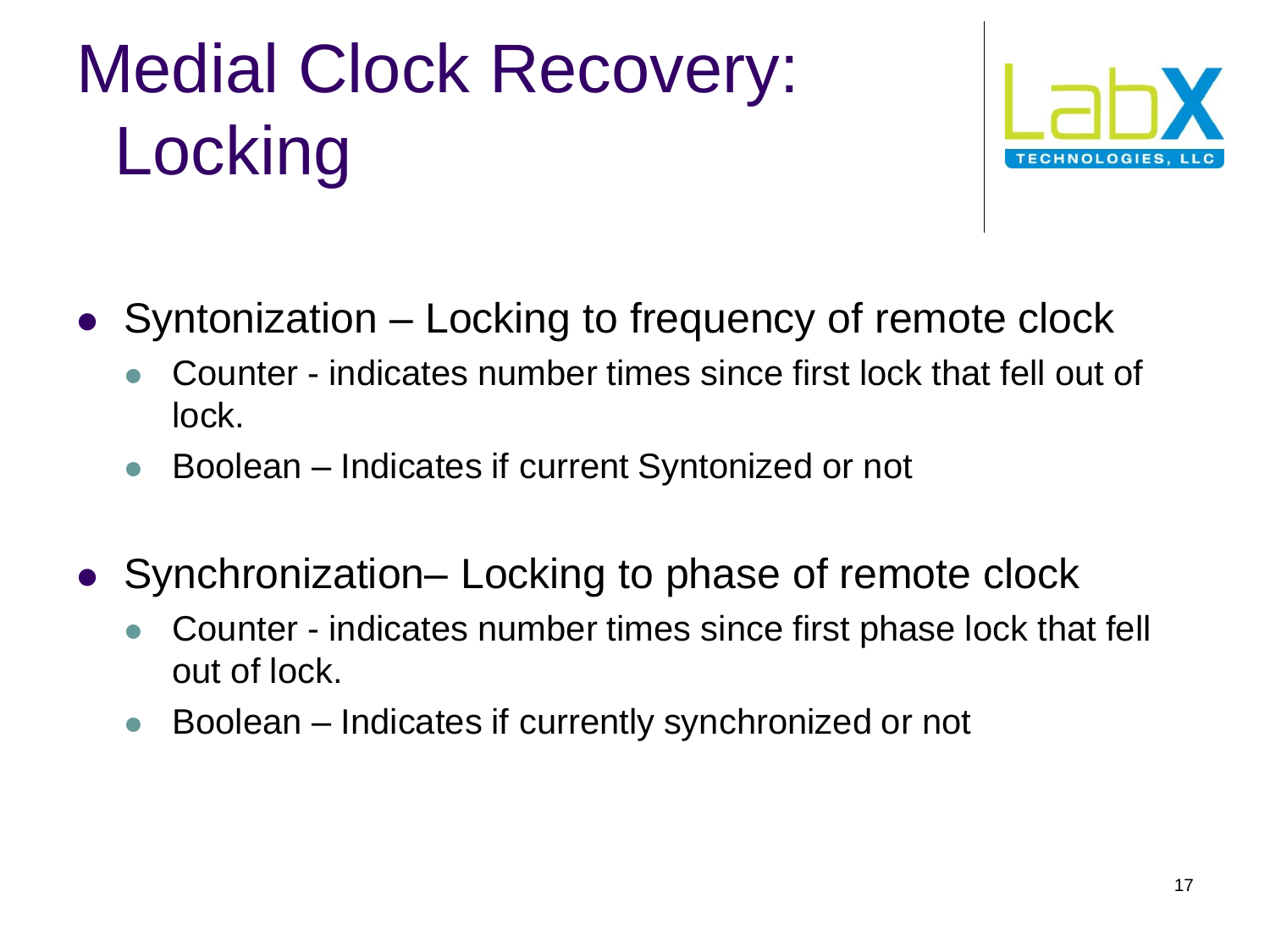# Medial Clock Recovery: Adjustments



- Last frequency adjustment (Hz)
- Last phase adjustment (ns)
- Largest frequency Adjustment (Hz)
- Largest phase adjustment (ns)